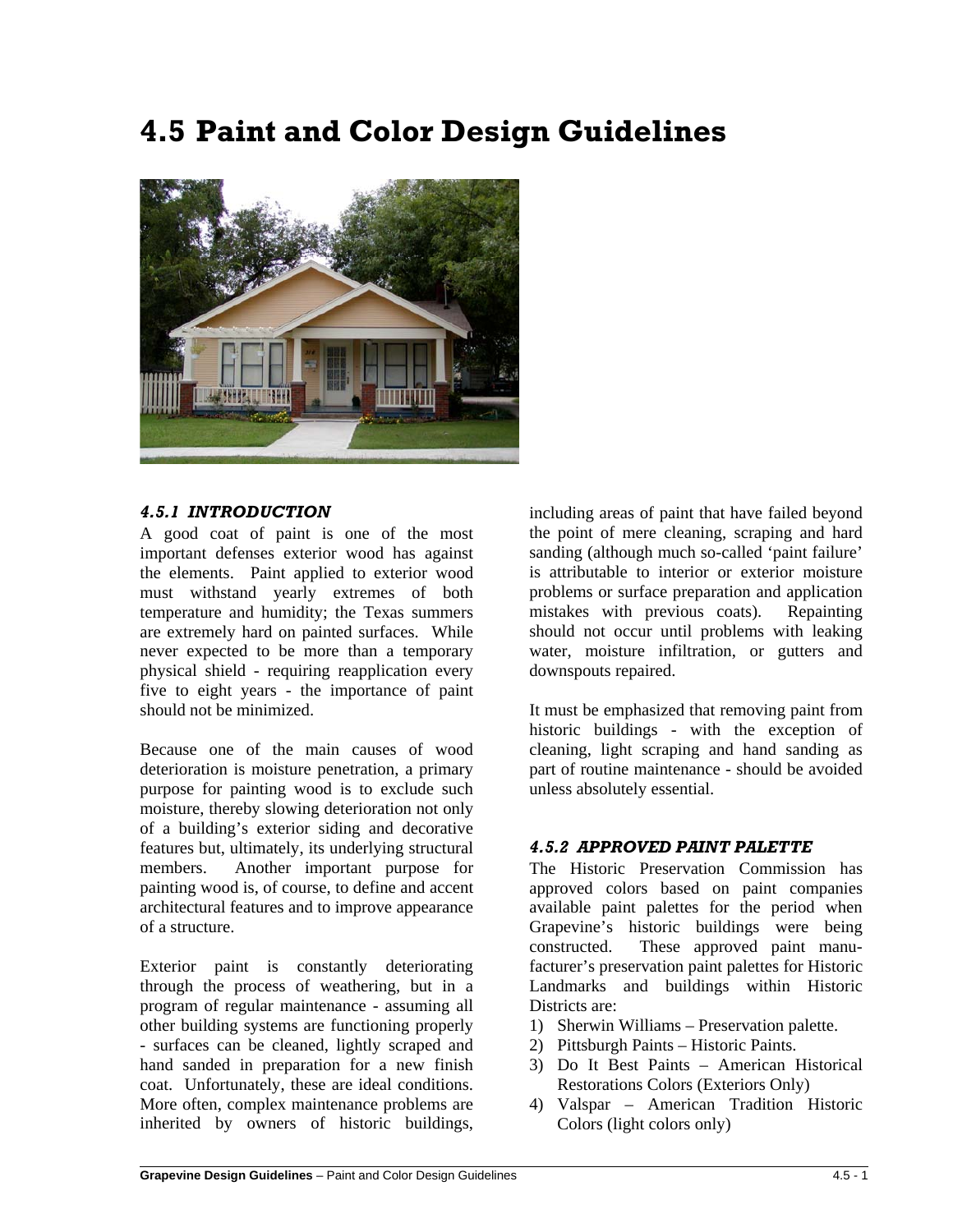While new paint colors are reviewed thru the CA process, colors selected from this approved paint palette may be administratively approved. Any colors proposed outside this adopted palette will be reviewed by the Commission in the regular Certificate of Appropriateness process.

## *4.5.3 SELECTION OF COLORS FOR NEW PAINT*

In addition to providing protection to wood surfaces, paint provides an opportunity to reinforce the architectural style of a historic building, and can greatly contributes to the historic character of a building.

Using the approved palette if possible, paint colors should be selected that are appropriate to the style, period and type of building and its district or area. Selection of paint and stain colors based on research of historic finishes is encouraged.

The variety of architectural styles and periods represented in Grapevine provide a diversity of color palettes and treatments. Historically, the colors used at Folk Victorian and early homes were quite simple – a body color and one trim color. These colors were typically light in color, reflecting both the lack of availability of quality darker colors, and the desire for painted surfaces that required little maintenance. Queen Anne and Free Classic houses utilized multicolored paint schemes in deep, rich hues, with the various materials (wood shingles, siding, door trim, window trim, fascias, corner boards) painted different colors to emphasize the richness of the textures.

Arts and Crafts houses (Bungalows and Prairie styles) typically combined exterior colors in warm, rich earth tones to reflect the connection of this style to nature. Brick Tudor homes often used contrasting, lighter colors in the limited wood surfaces available. Minimal Traditional houses were typically painted a single, light color (white was quite popular) to de-emphasize the trim and size of these houses.



APPROPRIATE COLORS FOR A FOLK VICTORIAN HOUSE *(SIMPLE PAINT SCHEME WITH ONLY A TRIM COLOR USED)*



APPROPRIATE COLORS FOR A QUEEN ANNE HOUSE *(COLORFUL WITH NUMEROUS COLORS USED AT VARIOUS MATERIALS TO HIGHLIGHT THESE)*



APPROPRIATE COLORS FOR AN ARTS AND CRAFTS HOUSE *(USE OF 'EARTH' COLORS FOR THE BODY OF THE HOUSE AND LIGHTER TRIM COLORS)*

Paint colors should be complementary to each other and the overall character of the buildings and district, and shall be used to accentuate the building's significant features; the right colors respect the historic building. When possible,

 $\overline{a}$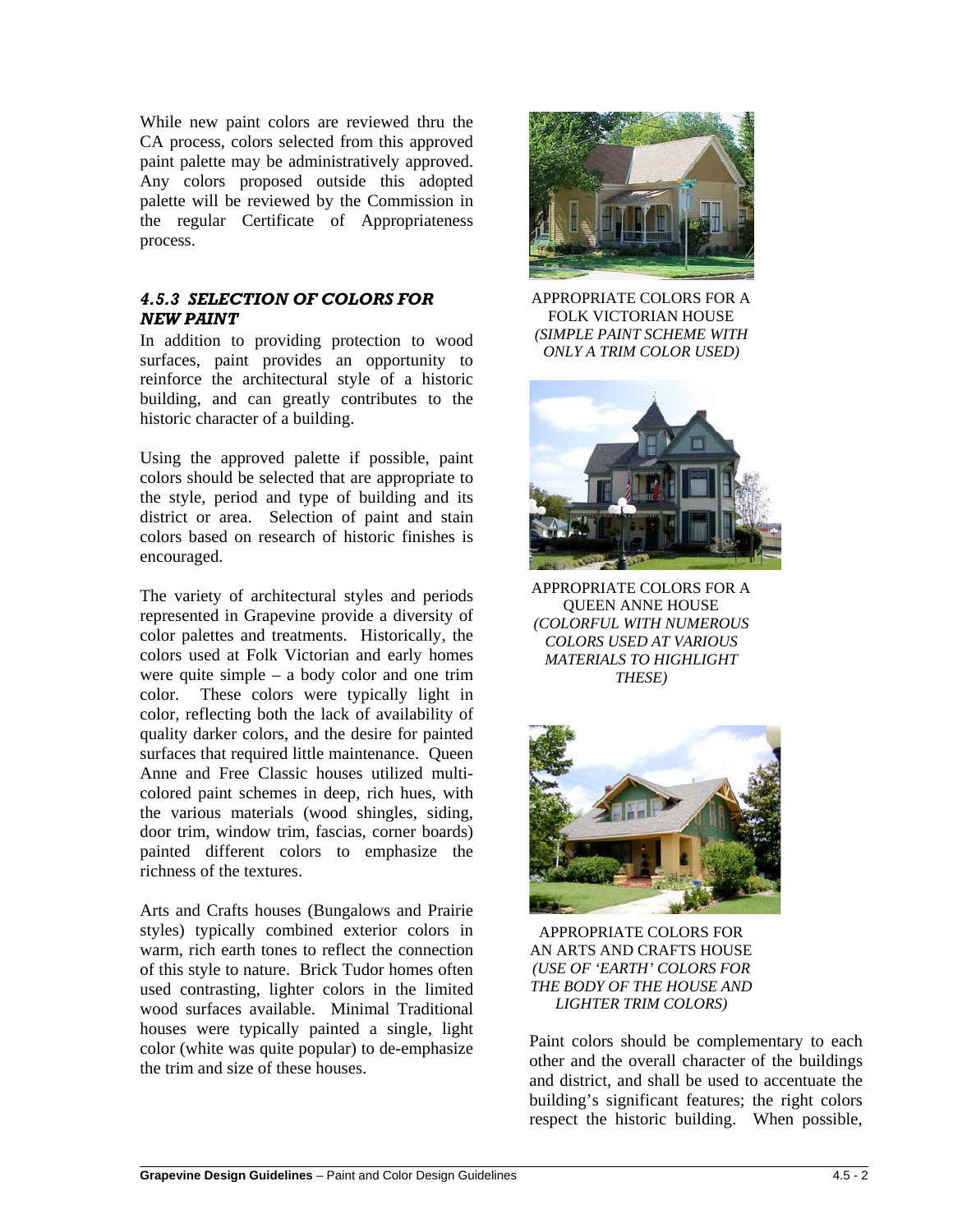research the original paint colors and finishes of the historic building, and document these for future use.

Having selected a base or body color that is appropriate to the period or style of your historic building, the next decision is for a trim color to contrast and complement that of the body color.

Nearly all houses and some commercial building built in Grapevine prior to WWII were defined by trim colors. Trim color, for houses, was used to define wood elements such as the porch features, corner boards, window and door trim and fascia boards. All of these elements were usually painted to contrast with the base or body color, or to define the body of the house.

Porches were also painted a trim color to provide an outline or contrast color to the color of the body of the house.

Commercial buildings usually had their body color defined by the material the building was constructed of (eg: brick) while a trim color was utilized for defining windows and doors and other architectural elements such as cast iron.

Body and trim colors should not be similar in hue or tone intensity (i.e. 2 shades of colors that are closely related like green and red or 2 dark or light shades of the same color). A third color, commonly called an accent color, was quite often utilized to accentuate or highlight a particular feature of a house or building. On houses, doors, window sashes, or special or decorative trim was painted an accent color. On commercial buildings, an accent color was often used to highlight particular architectural features of the building façade.

The articulation and details of exterior walls, window and doors and openings, trim, scale and texture of exterior materials can be enhanced or obscured by appropriate and inappropriate paint colors selected for a building.



Paint replacement gutters, downspouts, metal frame screen and storm doors and windows, roof-vent assemblies and fire escapes to match the color of the wall, trim, cornice or roof color, whichever is the most effective in reducing the visibility of these elements.